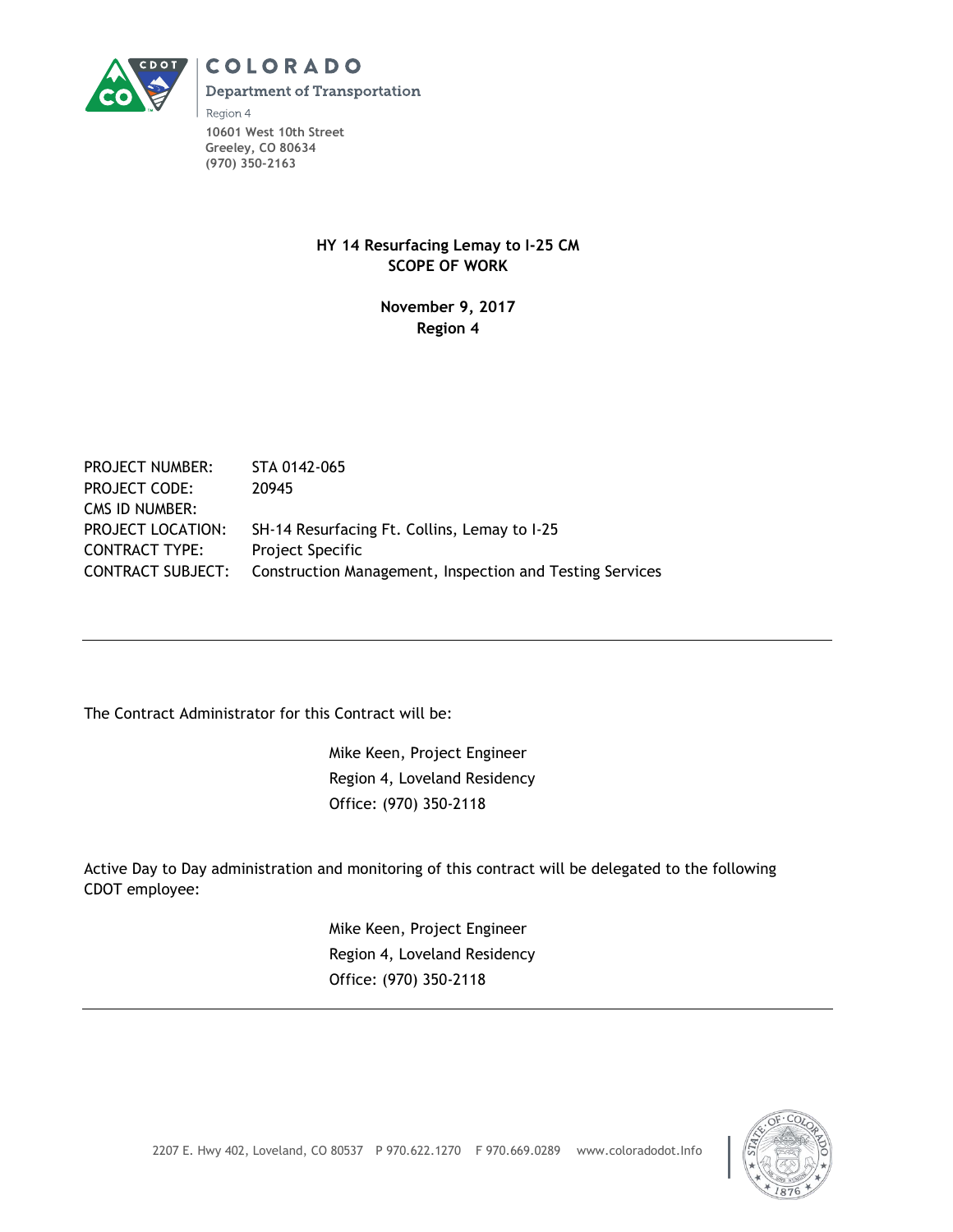# **General Scope of Work**

The scope of work is for project management, inspection, and material testing services of the SH 14 Resurfacing project. This project is located in Larimer County, between Lemay St. and I-25 (M.P. 136.12 to M.P. 139.09). Key elements of construction work will include: Mill and overlay, full depth turn lane widenings, ADA curb ramp replacement, cable rail, utility work, culvert replacement, and signal work, signing and striping.

During Construction, CDOT anticipates utilizing approximately:

1 Consultant Assistant Project Engineer (significant CDOT and Urban Corridor experience preferred)

1 Consultant Office Engineer / Inspector

1 Consultant Materials Testing Technician

1 Consultant Inspector / Materials Testing Technician (Needed only if the contractor works both nights and days)

The Consultant Assistant Project Engineer will be responsible for the day to day responsibilities and duties associated with CDOT contract administration. The Consultant Assistant Project Engineer should have the experience and ability to function as a Consultant Project Engineer. These responsibilities and duties include supervision of project staff, verbal and written correspondence with the Prime and Sub-Contractors, inspection of materials and methods of construction to verify compliance with CDOT and contract specifications, preparing monthly pay estimates, reviewing and approving Methods of Handling Traffic (MHT's), monitoring the project schedule and financial status, reviewing certified payrolls, resolving material and traffic control issues, and coordination/contact with local entities and business with respect to construction activities.

The office engineer / inspectors will be responsible for day to day activities as assigned by the Consultant Assistant Project Engineer. These responsibilities may include documentation and inspection of construction activities, supervision and documentation of time and material work, and preparation of daily diaries documenting contractor activities and relevant observations.

The material tester will be responsible for materials sampling, testing, documentation and project inspection as required and as directed by the Consultant Assistant Project Engineer.

# **Definitions**

**CDOT Resident Engineer** – The CDOT Resident Engineer is responsible to the Region Program Engineer for the quality and successful completion of a transportation project. The Resident Engineer authorizes interim and final payments and all changes to Contracts for all Consultants and Contractors.

**CDOT Project Engineer** – The CDOT employee assigned by the Resident Engineer to manage the day to day administration of this contract. The CDOT Project Engineer may or may not be on the project site full-time.

**Consultant** - The firm or corporation providing personnel under this agreement to perform construction services as outlined herein.

**Consultant Assistant Project Engineer** - The Consultant employee assigned by the Resident Engineer to be the Chief Engineer's duly authorized representative. The Consultant Assistant Project Engineer is in direct charge of the project work and is responsible for the administration and satisfactory completion of the project under contract.

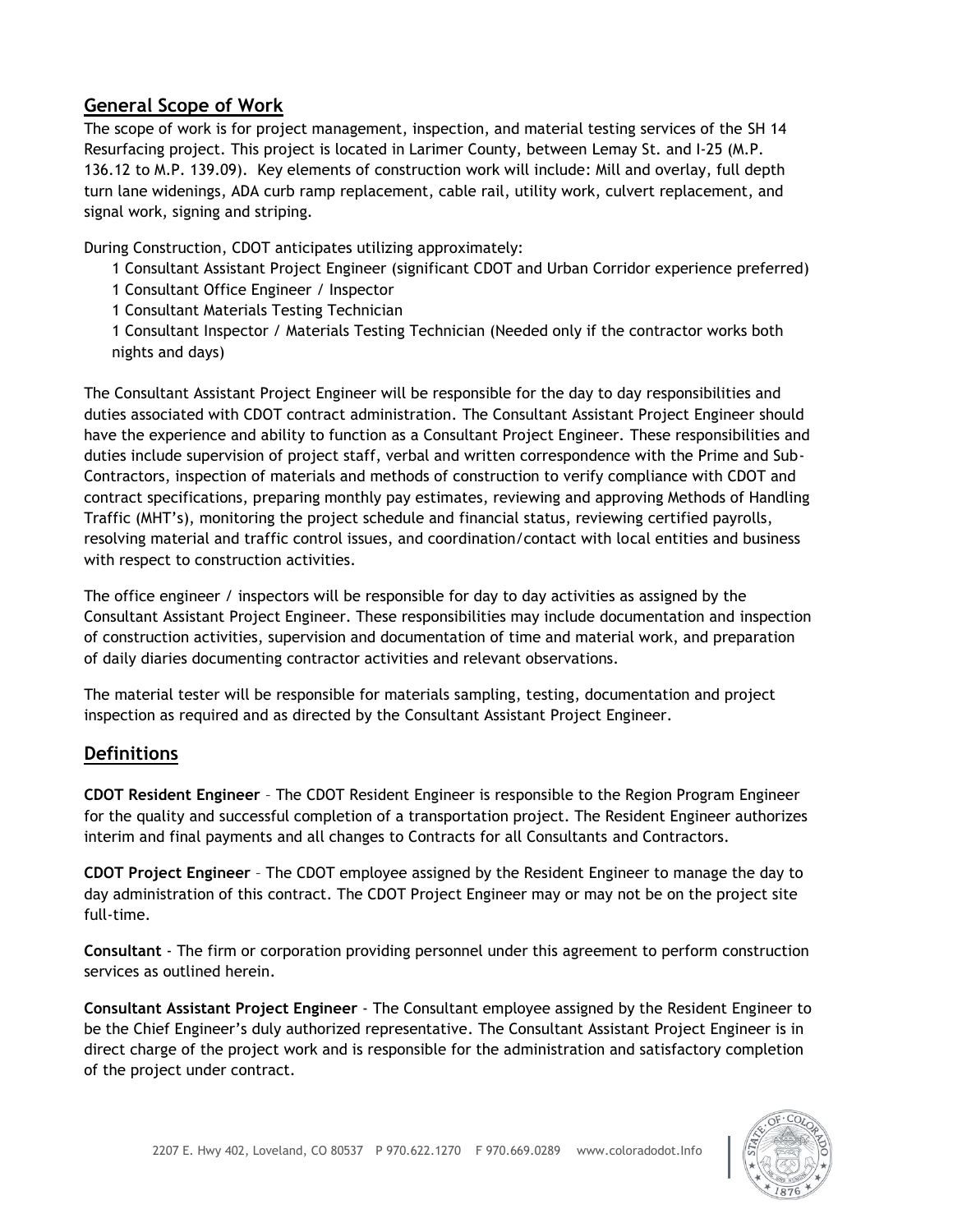**Consultant Office Engineer** – A consultant employee who assists the CDOT Project Engineer in the administration of the CDOT contract with the Contractor. Duties performed by the Consultant Office Engineer may include Pay Estimate preparation in Site Manager, CPM schedule tracking and review, etc. The Consultant Office Engineer's duties may also include providing field inspection services if required.

**Consultant Inspector or Materials Testing Technician (MTT)** - Consultant employee who performs construction materials-testing services, construction inspection, and other project-related services under the responsible charge of the Consultant Project Engineer, and at the direction of the CDOT Resident Engineer.

**CDOT Inspector or Materials Testing Technician (MTT)** - CDOT employee who performs construction materials testing services, construction inspection, and other project-related services under the responsible charge of the CDOT Project Engineer, and at the direction of the CDOT Resident Engineer.

**Contractor** - The individual, firm, or corporation contracting with CDOT to construct a transportation project.

# **Work Duration**

The time period for the work described in this scope of work covers the period from Notice to Proceed to October 31, 2018 or 90 days after Final Acceptance of the construction project, whichever is later. Project submittals and meetings, such as schedule, methods statements, and pre-construction and partnering meetings, are expected to begin a few weeks before construction begins. The Consultant Project Engineer is expected to help coordinate, attend and review this work. Work may be required at night and/or day, on weekends, holidays and/or on a split-shift basis. Work weeks may be in excess of or less than the standard 40-hour week.

### **Conditions Applicable to all Consultant Personnel: Overtime/Travel Pay/Commute Miles/Per Diem**

Overtime hours will be paid by CDOT at the same rate as regular, non-overtime hours. Travel time will not be paid. Commuting mileage (limited to 120 miles per day or actual round-trip commuting distance, whichever is less), will be paid. In lieu of payment for Commuting mileage CDOT will pay per diem in accordance with State Fiscal Rules.

## **Authorization to Proceed**

Work shall not commence until the written Notice to Proceed is received by the consultant, and shall be completed in the time specified

## **Routine Billing & Reporting**

The Consultant shall provide the following on a regular basis:

- 1) Monthly billing formats, suitable to the Consultant Project Engineer and CDOT Resident Engineer, for all contract activities performed by the Inspection Consultant.
- 2) Periodic reports and billings required by CDOT Procedural Directive 400.2.
- 3) Weekly time cards for consultant personnel. The Consultant Project Engineer, prior to billing, must sign these time cards.

The consultant shall bear all costs related to delay of construction when the Consultant fails to provide qualified personnel when required. The Consultant's monthly payments may be withheld for that portion of the work for which the consultant personnel fail to provide accurate and timely reporting.

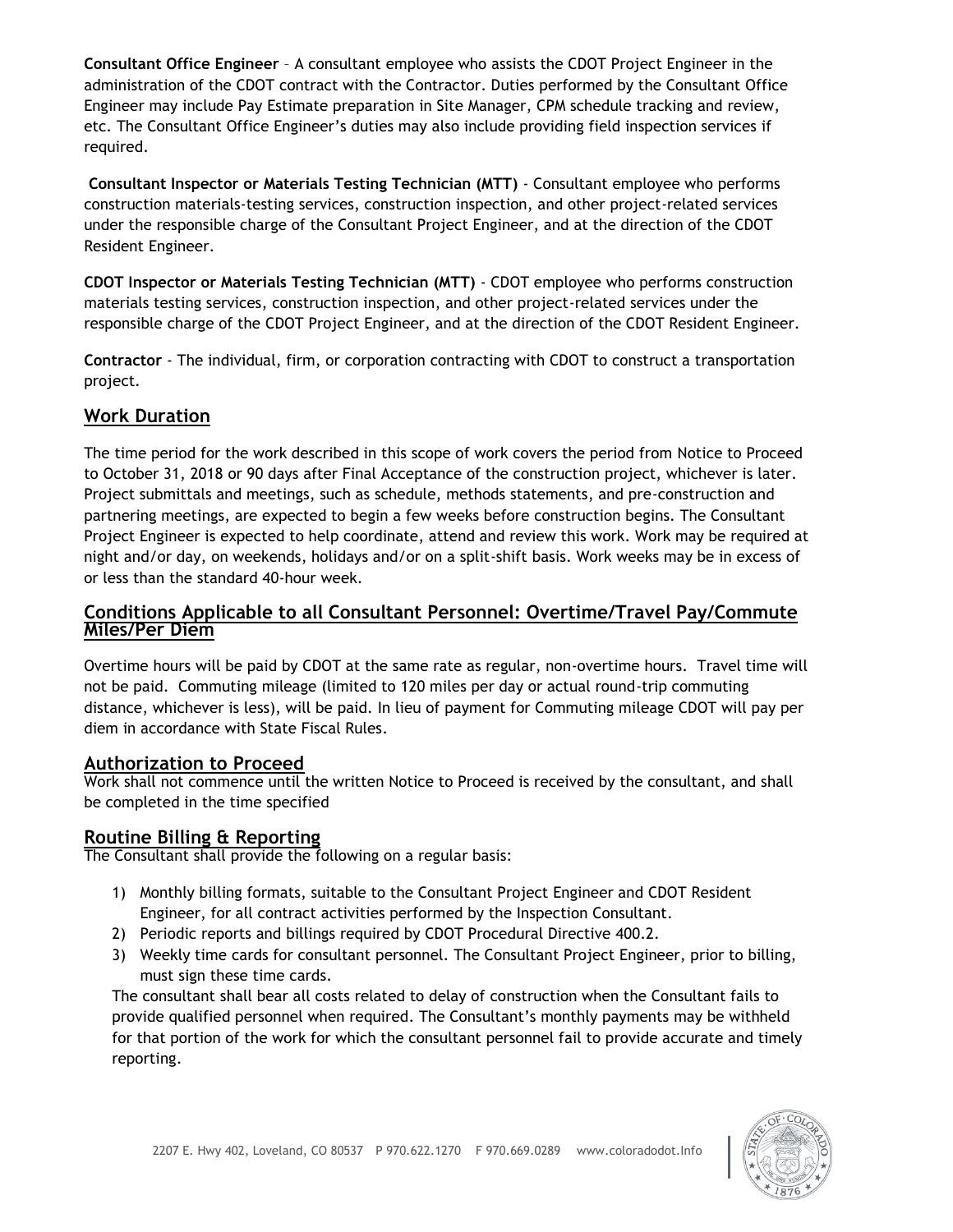# **Status of Contract**

The consultant shall monitor the fiscal status of the contract, and advise the CDOT Resident Engineer of any potential need to supplement their contract. Failure to monitor contract status and provide timely notification may result in discontinuation of the Consultant's services.

## **Project Standards**

All documentation shall be in accordance with the latest versions of the Colorado Department of Transportation's Construction Manual, Field Materials Manual, CDOT Laboratory Manual of Test Procedures, Colorado Department of Transportation Inspector's Checklist, Standard Specifications for Road and Bridge Construction, the Supplemental Specifications, applicable M & S standards, and the plans and specifications currently in use when the construction project is advertised or revised under advertisement.

References to "the specifications" shall include all applicable CDOT Standard Specifications for Road and Bridge Construction including Supplemental Specifications, Project Standard Revisions and Project Special Provisions, and project plans and specifications.

Proposed work procedures shall be coordinated with the Project Engineer and Resident Engineer prior to the start of work.

### **Labor, Materials, Vehicles & Equipment**

The Consultant shall furnish all personnel, equipment and transportation required to perform the work. Consultant personnel shall have appropriate vehicles (equipped with flashing amber beacon), cell phone, computers, and miscellaneous equipment (calculator, office and lab supplies, safety equipment, etc.) required for performing the work.

Each consultant staff shall be supplied with a state of the art computer w/modem (phone, ISDN or cable as required) and wireless aircard, a writeable CD drive, a color printer (that can be networked for all staff or black/white for other staff), a scanner (capable of scanning 11"x17" sheets), and loaded with the most current version of MS Office software (& Site Manager or QA/QC program if applicable).

The Consultant shall have digital cameras available to staff at all times and document the project accordingly submitting CD's with relevant photos to the CDOT Project Engineer on a regular basis.

Personnel qualifications, staffing level, and number and types of vehicles shall be subject to the approval of the Resident Engineer. The Consultant shall assign personnel for the duration of the project unless otherwise approved by the Resident Engineer.

The following equipment shall be furnished by the consultant tester for each project in sufficient quantity and in good working order (with current calibration) to ensure accurate performance of all work required in a timely manner:

- Nuclear Asphalt Content Gauge
- Nuclear Moisture-Density Gauge
- Concrete air meter, slump cone, and other concrete testing equipment.
- Sieves for aggregates and soil gradations
- Electronic scales
- Asphalt & A/C sample containers and small tools
- Proctor equipment for soil curves and one point tests
- Atterburg, Rice value, and Sand Equivalent equipment

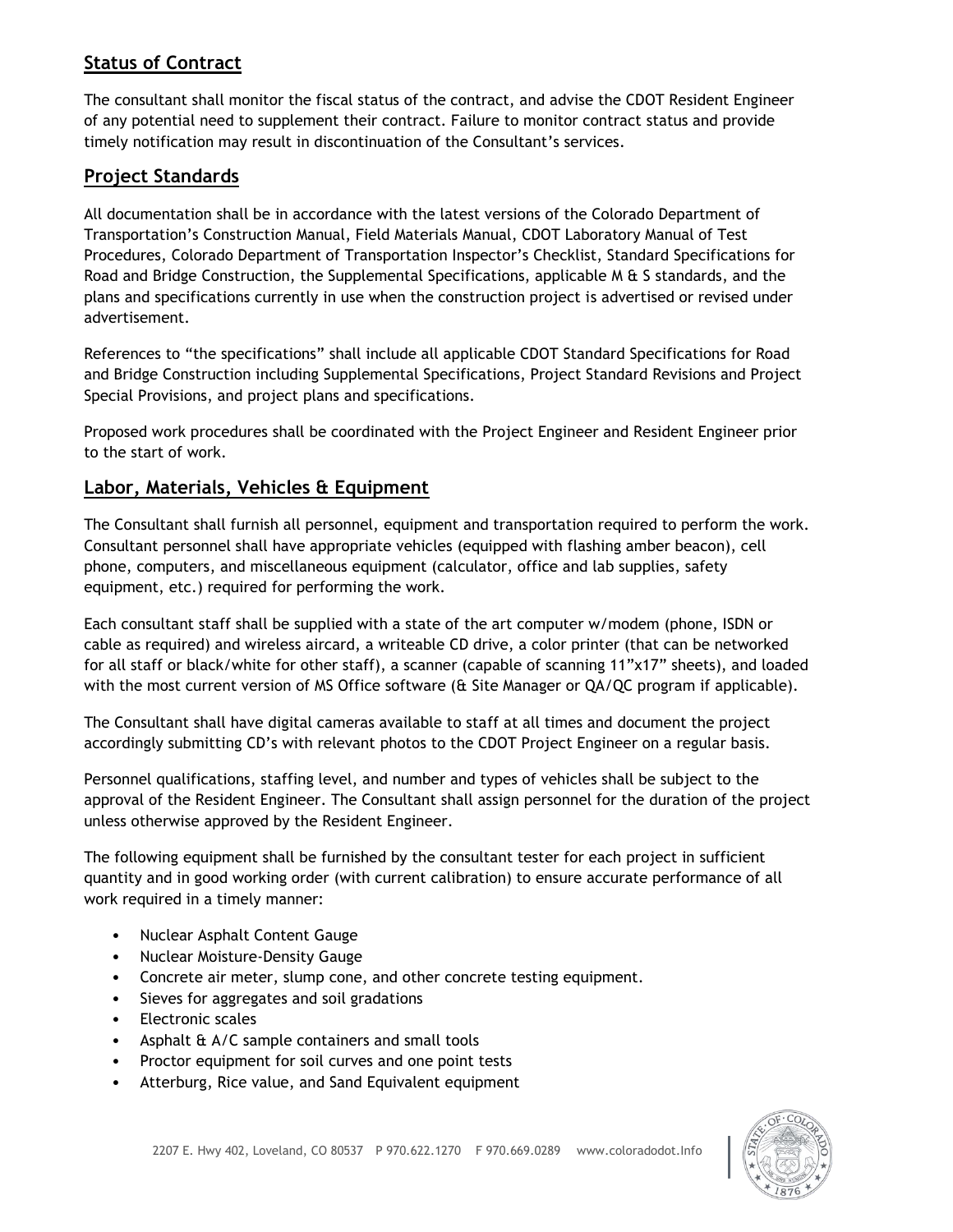- Sample drying equipment
- Concrete cylinder molds which meet AASHTO requirements except that paper molds shall not be used, and plastic molds shall not be reused
- Miscellaneous equipment for performing the required soils, asphalt and concrete tests

### **Engineer's Certification**

The CDOT Resident Engineer shall be the final authority regarding acceptance of work performed by the Consultant. The CDOT Resident Engineer shall be the final authority regarding acceptance of work not conforming to the plans and specifications.

The Consultant Project Engineer shall certify in writing that all inspection and Construction Management conforms to the plans, specifications, and purpose of design.

### **Work Description**

#### **Construction Administration Services**

#### **Task 1.0 Construction Management Support**

Provide CDOT Project Engineer with the following construction management and inspection support.

- 1.1 Construction Coordination: Regularly scheduled weekly and as-needed meetings will be conducted with the Contractor and other involved parties to review, update, and coordinate construction activities. Weekly meetings will include a review of issues that are impacting progress, the cost to complete the work, and significant situations encountered related to the construction of the project. Meeting minutes will be prepared to document items discussed, decisions reached, direction given, and actions to be taken.
- 1.2 Review of Contractor's Method of Handling Traffic: Review and approve the Contractor's Method(s) of Handling Traffic (MHT) submittals. During construction, monitor the Contractor's MHT for implementation of traffic signing, barriers, and other traffic control measures in accordance with the approved plan.
- 1.3 Review of Construction for Conformance with Plans and Specifications: Monitor the Contractor's construction activities with respect to the contract documents and relevant schedule submittals governing the performance of the work. Resolve construction problems and/or recommend action for their resolution, as they relate to changed field conditions or conflicts in the contract documents. Coordinate with the designer during construction for implementation of revisions to the plans as may be required.
- 1.4 Review of Progress Schedules & Processing Shop/Working Drawings Submitted by the Contractor: Schedule submittals shall be thoroughly reviewed for completeness and accuracy. Appropriate action shall be taken when deficiencies are noted.

Submittals, design drawings, shop drawings, materials, and test procedures received from the Contractor will be forwarded to appropriate CDOT design personnel for review

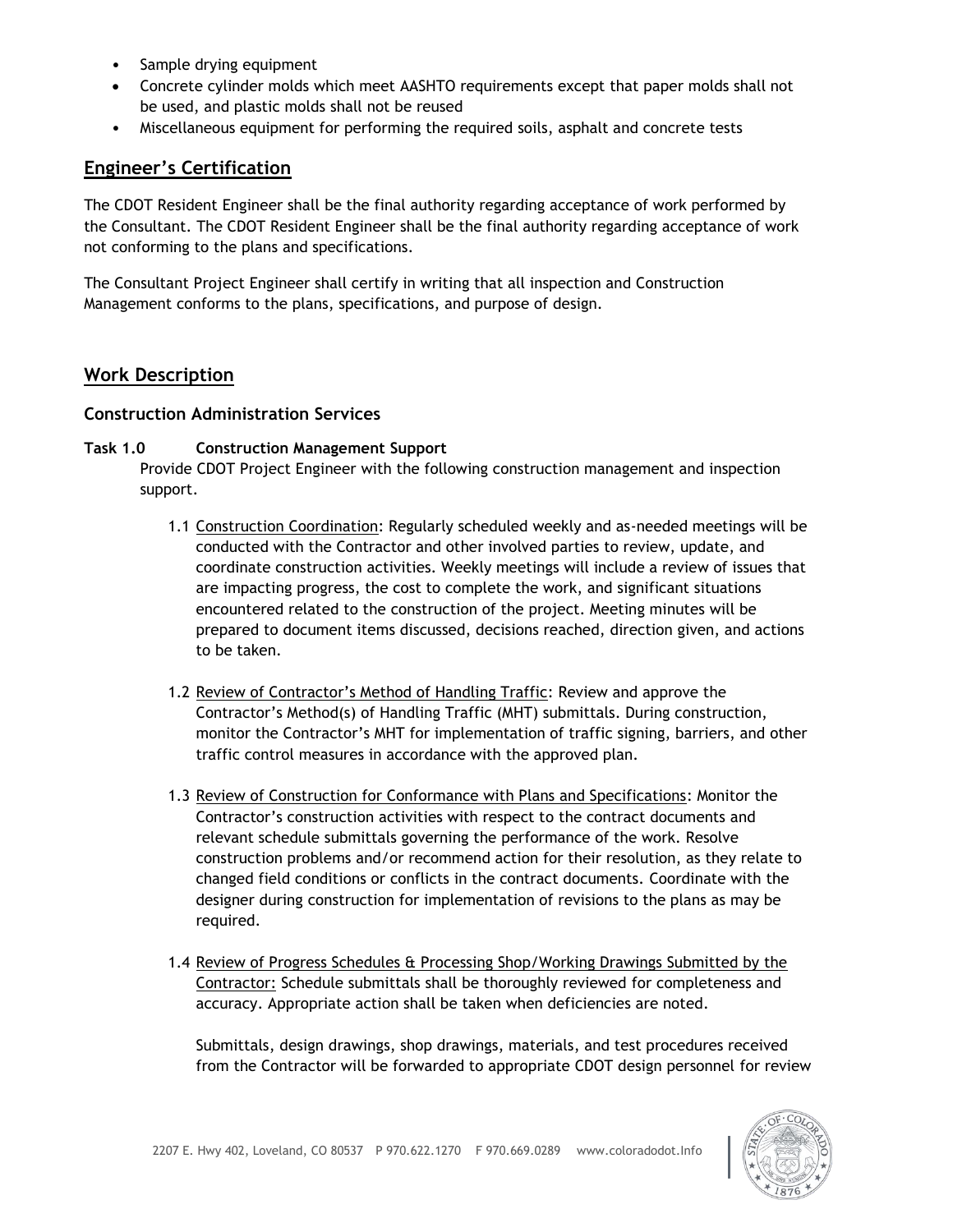and approval. Approved drawings will be returned to the Contractor, as well as a copy retained for use during the remainder of the project.

1.5 Daily Quality Control Inspection & Quantity Control: Perform daily quality control inspections of construction activities to document activities performed and assessment of conformance with the contract documents in accordance with Section 2 of this Scope. Inspection items may include but are not limited to excavation, backfill, and compaction operations; concrete placement; paving; drainage; utilities; structures; signing and striping; landscaping; and traffic control installations.

Quantities of work elements constructed will be measured and recorded to support the preparation and processing of progress pay estimates to the Contractor. Quantities will be documented in an interim quantity book for tracking of quantities constructed as compared to the original design quantities on the project. Quantities of work will be agreed upon with the Contractor and then reflected in monthly progress pay estimates prepared by the Consultant's staff. Assist CDOT in resolving disputes in quantities with the Contractor prior to the preparation of the pay estimate.

- 1.6 Materials Testing: Direct, coordinate, supervise, monitor, manage and administer all materials sampling and testing to ensure that the required sampling, materials testing and documentation is obtained in a timely manner and maintained in accordance with the Materials Manual and Contract requirements to verify the quality of the work performed by the construction contractor.
- 1.7 Project Documentation: Maintain project submittal register, track project correspondence, check daily diaries, prepare inspectors progress reports, and complete appropriate CDOT paperwork and forms.
- 1.8 Contaminated Material Notification: Monitor construction operations and notify Resident Engineer immediately when contaminated material is encountered or developed on the project. When such material is identified, procedures developed by the Contractor to mitigate the problem will be reviewed and a recommendation provided.

#### **Task 2.0 Post Construction Support**

- 2.1 Completion, Inspection and Punch List: Conduct a final inspection with the Contractor, CDOT Resident Engineer, CDOT Project Engineer and CDOT Maintenance representative(s) upon substantial completion. The result of the inspection is the development of a punch list of remaining and/or outstanding work to be performed by the Contractor prior to final project acceptance.
- 2.2 As-Constructed Drawings: Complete as-constructed drawings of work completed by the Contractor including final pay quantities.
- 2.3 Completion Inspection and Close-Out: Following the completion of all punch list items by the Contractor, conduct a final inspection with representatives from the Contractor, and CDOT, to confirm the completion of all work. The result of this inspection will constitute final project acceptance.
- 2.4 Preparation of Final Pay Estimate: Determine final quantities with appropriate supporting documentation and checks and prepare final pay estimate.

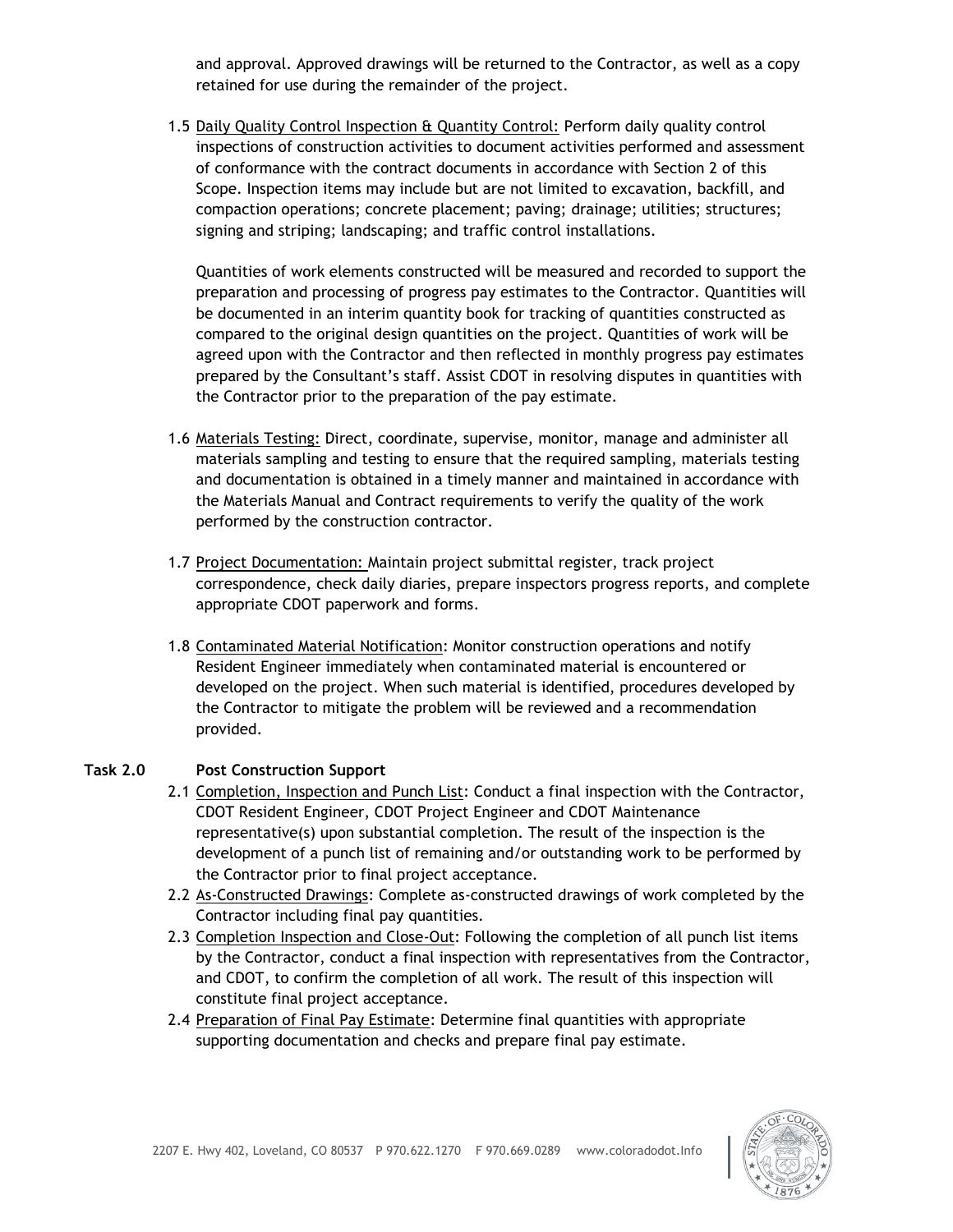### **Task 3.0 Project Management**

- 3.1 Progress Reports: Prepare monthly progress reports for the Resident Engineer documenting project progress, conformance with Contractor's schedule, status of change orders, and potential or ongoing problems.
- 3.2 Change Orders: Prepare project change orders and minor contract revisions. Obtain Resident Engineer's pre-approval for all changes.
- 3.3 Project Coordination: Track, update and monitor project costs versus budget and notify the Resident Engineer of anticipated problems in a timely manner. Coordinate project personnel including inspectors and material testers.
- 3.4 Certified Payroll: Review certified payroll documentation provided by the Contractor and conduct random interviews of Contractor employees to determine if the Contractor is in conformance with CDOT EEO/Labor Compliance policies.

Deliverables generated during the project will include the following and will be submitted throughout the duration of the project, or at specific dates commensurate with the deliverable's intent:

- Monthly Progress Reports.
- Project correspondence generated and received during the project.
- Project Materials Testing Records including all required test reports and certifications.
- Monthly progress pay estimates.
- Construction management records generated including minutes of meetings, project diary, inspection reports, quantity records, contract modification orders, schedules, and other documentation as prepared during the course of construction in accordance with CDOT requirements.
- Complete "as-constructed" plans.

#### **Inspection Services**

Inspection work shall conform to the CDOT Construction Manual, the Inspector Checklist and SiteManager requirements. Each of the Consultant's field inspectors shall maintain a daily diary for each day the Consultant performs work on the project. They shall use CDOT's Form 103 or automated 103a - Project Diary, or other form approved by the Resident Engineer. SiteManager documentation procedures will apply. The contents of the diary shall be brief and accurate statements of progress and conditions encountered during the prosecution of the work. Editorial comments are not to be incorporated in the diaries or on any written correspondence applicable to the project. A copy of the daily diary shall become a part of the permanent project record.

Inspection responsibilities may include but are not limited to the following:

- 1. Preparing and transmitting updates of construction activities to the CDOT's Public Information Officer.
- 2. Periodic reports and billings required by CDOT Procedural Directive 400.2.
- 3. Monitoring and documenting contractor payroll compliance.
- 4. Participation in weekly progress meetings with contractor, subs, utilities and other interested parties.
- 5. Securing project documentation from the contractor.
- 6. Anticipating project problems and directing solutions to the CDOT Project Engineer and Consultant Project Engineer.
- 7. Reviewing drawings and data submitted by the construction contractor and suppliers for conformance with the specifications. Inform and obtain concurrence as needed from the CDOT Project Engineer and keep relevant documentation for project records.

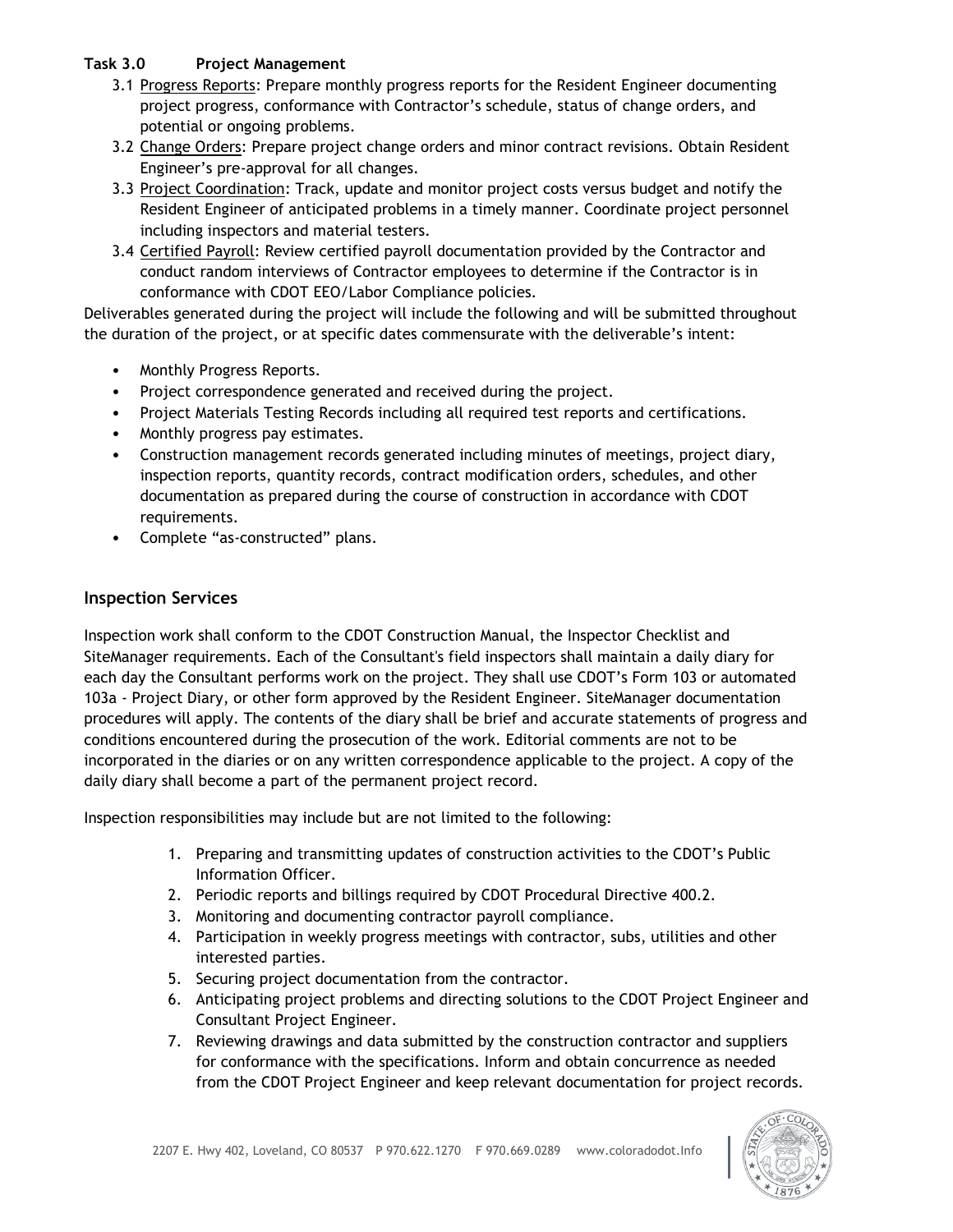- 8. Maintaining accurate notes reflecting actual construction details to be used in preparation of as-constructed plans.
- 9. Communicating with adjacent landowners as required toward resolving issues that arise due to construction.
- 10. Review and approve the Contractor's Method of Handling Traffic if delegated by the CDOT Project Engineer.
- 11. Monitoring compliance with and taking appropriate action to preserve safety on the project for all workers and traveling public in accordance with Method of Handling Traffic (MHT) and the Manual of Uniform Traffic Control Devices (MUTCD).
- 12. Initial, follow up, and final inspections of work in progress including interim and final measurements and coordination with Consultant Tester to ensure materials testing requirements are met.
- 13. Promptly notifying contractors and CDOT Project Engineer of non-compliance with the contract plans and specifications.
- 14. Performance of special tests, investigations, or monitoring which are required to fulfill the intent of the CDOT inspection program.
- 15. Preparation of inspection documentation for development of progress payments for the contractor in accordance with prescribed procedures.
- 16. Submittal of standard documentation reports no later than the following working day.
- 17. Preparation of routine correspondence to the contractor, CDOT Staff, local agencies, etc.
- 18. Providing liaison and communication to contractor field crews.
- 19. Assist the CDOT Project Engineer with preparation of final "As Constructed" plans.
- 20. Assist in preparing punch lists of uncompleted work, non-conformance reports, and deficiency notices.
- 21. Assist in preparing responses to contractors' and suppliers' requests for information, submittals, change notices, claims, and correspondence.

### **Materials Testing**

The consultant shall sample, test, inspect and document all materials generated and produced on the project. This includes: materials delivered to the project that are listed in the Summary of Approximate Quantities in accordance with the SCHEDULE in the Field Materials Manual; materials that may be added to the project through contract modification; and altered material quantities whether increased or decreased. The consultant's Project Engineer and field tester(s) shall review project quantities on a monthly basis to ensure that sufficient tests have been performed for the material placed to date. The consultant shall also provide any other services as requested by the CDOT Resident Engineer or Consultant Project Engineer.

Testing of materials that are specifically designated to be pre-inspected or pre-tested by this or any other Department of Transportation shall remain the responsibility of CDOT. The consultant shall document and transport samples of any and all materials to the CDOT Central Laboratory that are required to be tested by CDOT regardless of pre-inspection or pre-testing responsibilities. The items and test frequencies of Department tested materials shall be in accordance with the column titled "Central Laboratory" in the SCHEDULE. The EXCEPTION shall be when the specific project task order is set-up to randomly sample and test highway striping paint. The consultant shall have the ability to sample and submit paint samples to a certified lab designated testing.

The consultant shall sample, test and inspect those specified materials utilized in construction. Other services may be requested in writing by the CDOT Resident Engineer. Test results and inspection